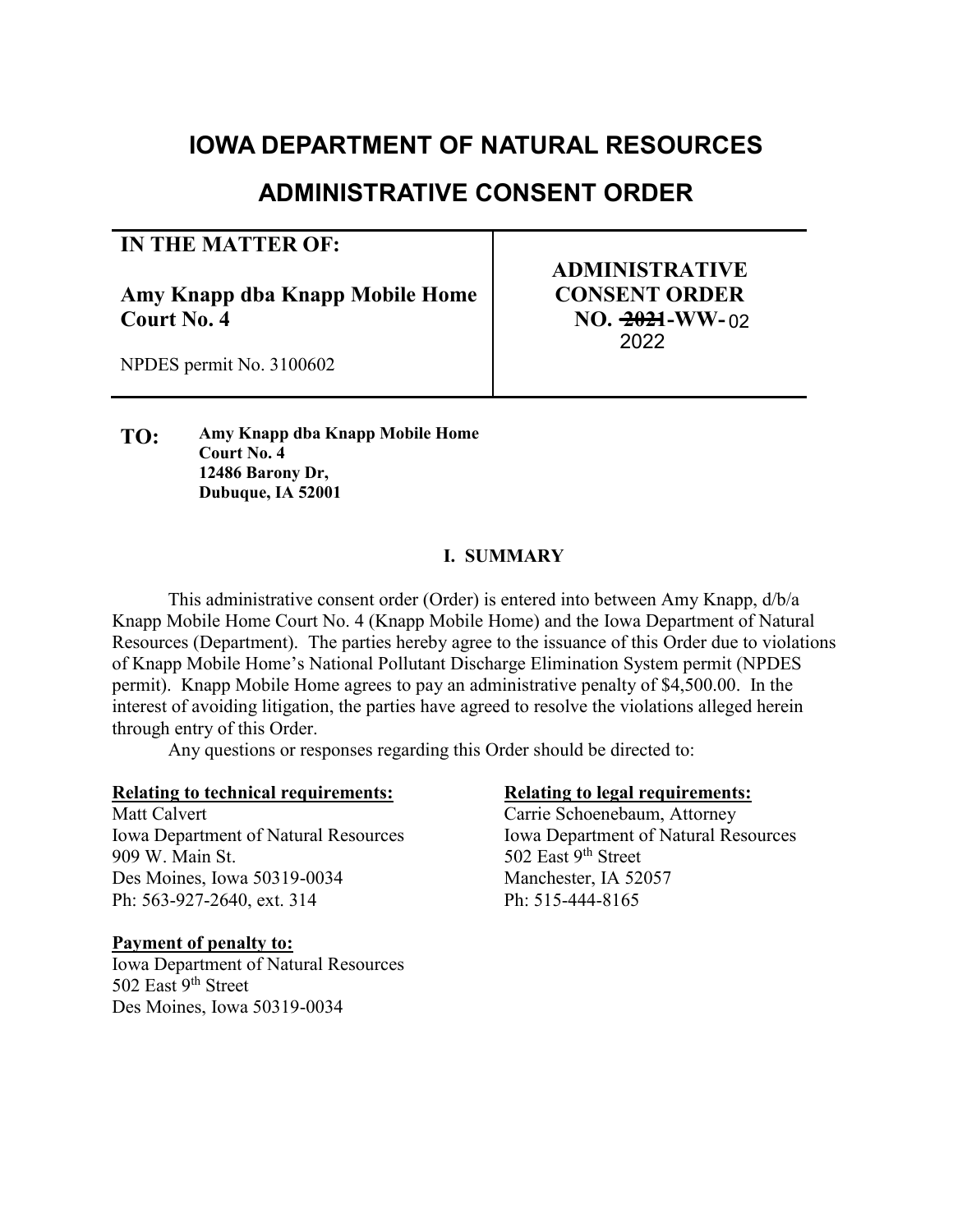#### Amy Knapp d/b/a Knapp Mobile Home Court No. 4 **II. JURISDICTION**

 This Order is issued pursuant to Iowa Code section 455B.175(1), which authorizes the Director to issue any order necessary to secure compliance with or prevent a violation of Iowa Code chapter 455B, Division III, Part I and the rules promulgated or permits issued pursuant thereto; and Iowa Code section 455B.109 and 567 Iowa Administrative Code (IAC) chapter 10, which authorize the Director to assess administrative penalties.

### **III. STATEMENT OF FACTS**

1. Knapp Mobile Home neither agrees nor disagrees with this statement of facts and enters into this Order for settlement purposes only.

2. Knapp Mobile Home operates a wastewater treatment facility (WWTF) at Section 2 Township 89N Range 02E, which is locally known as 17909 Peru Road Dubuque, IA. This WWTF is operated pursuant to NPDES permit No. 3100602. Pursuant to this permit, treated wastewater is authorized to be discharged to an unnamed tributary of the Mississippi River. This permit requires daily testing of flow, monthly testing of the effluent for ammonia nitrogen (NH3- N), Carbonaceous Biochemical Oxygen Demand (CBOD5), hydrogen ion activity (pH), and temperature. The permit also requires monthly testing of Dissolved Oxygen (DO) and quarterly testing for total suspended solids (TSS), Escherichia coli (E. coli), and Biochemical Oxygen Demand five day (BOD5). This testing is required to be recorded by Knapp Mobile Home in Daily Monitoring Reports (DMRs), and it is required to be submitted to the Department each month.

3. Between February 2015 and March 2019, numerous effluent violations were self-reported by Knapp Mobile Home via the DMRs. The violations are detailed in the below table:

[This area is left intentionally blank.]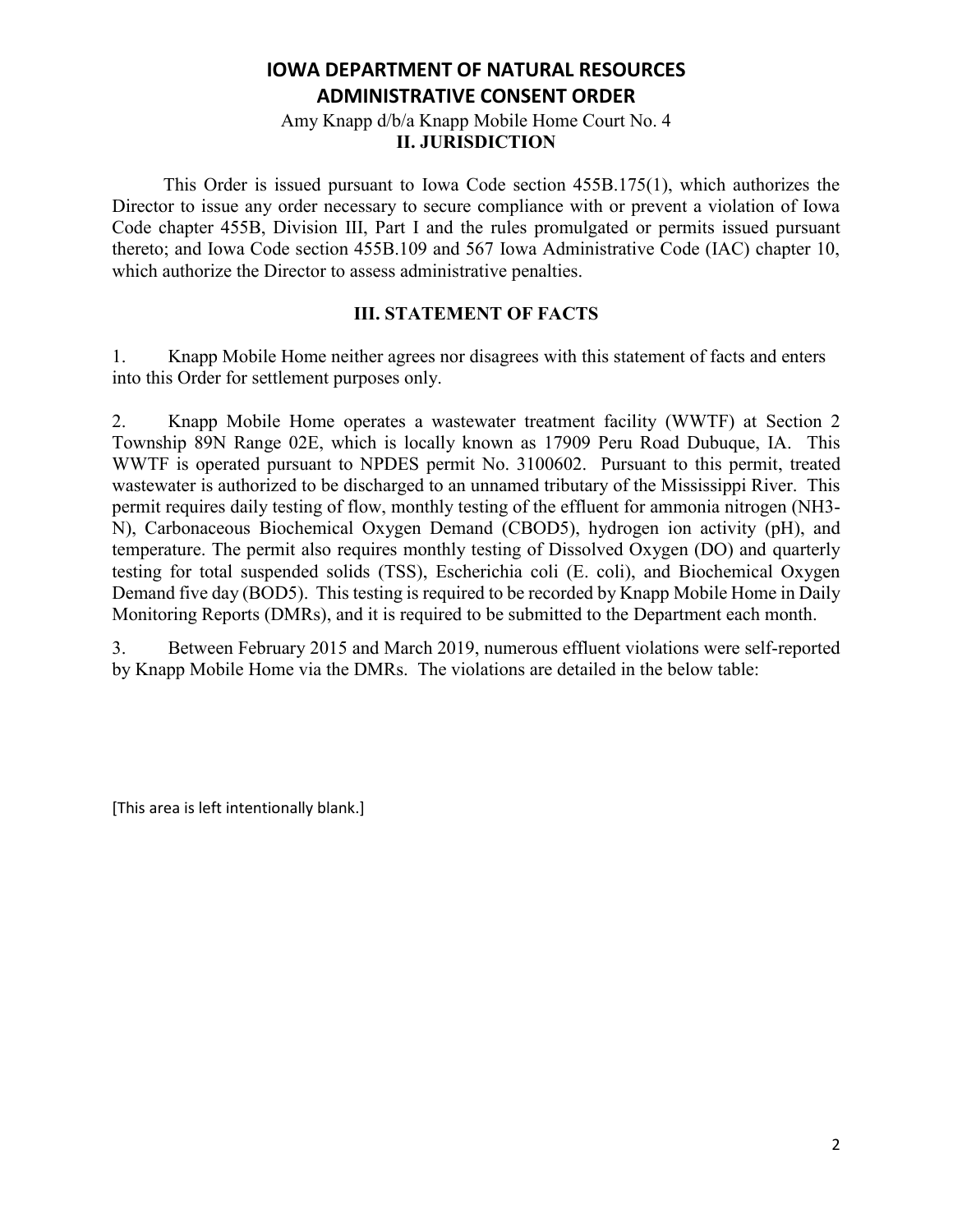Amy Knapp d/b/a Knapp Mobile Home Court No. 4

| <b>Knapp Mobile</b><br>Home NPDES No.<br>3100602 |              | $7DAY -$<br><b>LBS/DAY</b> |            | <b>AVERAGE -</b><br><b>LBS/DAY</b> |            | <b>DAILY</b><br><b>MAXIMUM-</b><br><b>LBS/DAY</b> |            | <b>7DAY -</b><br>MG/L |             | <b>AVERAGE -</b><br>MG/L |            | <b>DAILY</b><br><b>MAXIMUM-</b><br>MG/L |            | Parameter<br><b>Monthly</b><br><b>Total</b> |
|--------------------------------------------------|--------------|----------------------------|------------|------------------------------------|------------|---------------------------------------------------|------------|-----------------------|-------------|--------------------------|------------|-----------------------------------------|------------|---------------------------------------------|
|                                                  |              | Limit                      | <b>DMR</b> | Limit                              | <b>DMR</b> | Limit                                             | <b>DMR</b> | Limit                 | <b>DMR</b>  | Limit                    | <b>DMR</b> | Limit                                   | <b>DMR</b> |                                             |
| Outfall: 001                                     |              |                            |            |                                    |            |                                                   |            |                       |             |                          |            |                                         |            |                                             |
| 2/2015                                           | <b>CBOD5</b> |                            |            |                                    |            |                                                   |            |                       |             | 25                       | 29         |                                         |            | $\mathbf{1}$                                |
| 3/2015                                           | <b>CBOD5</b> |                            |            |                                    |            |                                                   |            | 40                    | 45          | 25                       | 45         |                                         |            | $\sqrt{2}$                                  |
| 5/2015                                           | <b>CBOD5</b> |                            |            |                                    |            |                                                   |            | 40                    | 53          | 25                       | 53         |                                         |            | $\overline{c}$                              |
|                                                  | <b>TSS</b>   |                            |            |                                    |            |                                                   |            | 45                    | 66          | 30                       | 66         |                                         |            | $\overline{c}$                              |
| 6/2015                                           | $NH3-N$      |                            |            |                                    |            |                                                   |            |                       |             | 37.4                     | 46.5       | 37.4                                    | 46.5       | $\overline{c}$                              |
|                                                  | <b>CBOD5</b> |                            |            | 1.3                                | 1.48452    |                                                   |            | 40                    | 89          | 25                       | 89         |                                         |            | $\mathfrak{Z}$                              |
|                                                  | <b>TSS</b>   |                            |            |                                    |            |                                                   |            |                       |             | 30                       | 36         |                                         |            | $\mathbf{1}$                                |
| 7/2015                                           | $NH3-N$      |                            |            |                                    |            |                                                   |            |                       |             | 45.6                     | 53.2       | 45.6                                    | 53.2       | $\sqrt{2}$                                  |
|                                                  | <b>CBOD5</b> |                            |            |                                    |            |                                                   |            |                       |             | 25                       | 38         |                                         |            | $\mathbf{1}$                                |
| 10/2015                                          | $NH3-N$      |                            |            | 2.1                                | 616.4928   | 2.1                                               | 616.4928   |                       |             | 40.7                     | 46.2       | 40.7                                    | 46.2       | 4                                           |
|                                                  | <b>CBOD5</b> | 2.1                        | 587.136    | 1.3                                | 587.136    |                                                   |            | 40                    | 44          | 25                       | 44         |                                         |            | $\overline{4}$                              |
|                                                  | <b>TSS</b>   | 2.4                        | 253.536    | 1.6                                | 253.536    |                                                   |            |                       |             |                          |            |                                         |            | $\overline{c}$                              |
| 12/2015                                          | $NH3-N$      |                            |            |                                    |            |                                                   |            |                       |             | 41.4                     | 46.2       | 41.4                                    | 46.2       | $\overline{c}$                              |
|                                                  | <b>CBOD5</b> |                            |            |                                    |            |                                                   |            |                       |             | 25                       | 29         |                                         |            | $\mathbf{1}$                                |
| 1/2016                                           | <b>CBOD5</b> |                            |            |                                    |            |                                                   |            |                       |             | 25                       | 31         |                                         |            | $\mathbf{1}$                                |
| 2/2016                                           | $NH3-N$      |                            |            |                                    |            |                                                   |            |                       |             | 36.8                     | 40.6       | 36.8                                    | 40.6       | $\overline{c}$                              |
|                                                  | <b>CBOD5</b> | 2.1                        | 5.584464   | 1.3                                | 5.584464   |                                                   |            | 40                    | 124         | 25                       | 124        |                                         |            | $\overline{4}$                              |
|                                                  | <b>TSS</b>   | 2.4                        | 2.567052   | 1.6                                | 2.567052   |                                                   |            | 45                    | 57          | 30                       | 57         |                                         |            | $\overline{4}$                              |
| 3/2016                                           | <b>CBOD5</b> | 2.1                        | 6.618624   | 1.3                                | 6.618624   |                                                   |            | 40                    | 128         | 25                       | 128        |                                         |            | $\overline{4}$                              |
|                                                  | <b>TSS</b>   |                            |            | 1.6                                | 1.913196   |                                                   |            |                       |             | 30                       | 37         |                                         |            | $\overline{c}$                              |
| 4/2016                                           | <b>CBOD5</b> | 2.1                        | 2.165898   | 1.3                                | 2.165898   |                                                   |            | 40                    | 53          | 25                       | 53         |                                         |            | $\overline{\mathbf{4}}$                     |
| 5/2016                                           | <b>CBOD5</b> |                            |            |                                    |            |                                                   |            |                       |             | 25                       | 30         |                                         |            | $\mathbf{1}$                                |
| 6/2016                                           | <b>CBOD5</b> | 2.1                        | 3.432744   | 1.3                                | 3.432744   |                                                   |            | 40                    | 84          | 25                       | 84         |                                         |            | $\overline{4}$                              |
|                                                  | <b>TSS</b>   | 2.4                        | 3.596208   | 1.6                                | 3.596208   |                                                   |            | 45                    | 88          | 30                       | 88         |                                         |            | 4                                           |
| 7/2016                                           | <b>TSS</b>   |                            |            |                                    |            |                                                   |            |                       |             | 30                       | 39         |                                         |            | $\mathbf{1}$                                |
| 9/2016                                           | <b>TSS</b>   |                            |            |                                    |            |                                                   |            | 45                    | 80          | 30                       | 80         |                                         |            | $\overline{c}$                              |
| 10/2016                                          | <b>TSS</b>   |                            |            |                                    |            |                                                   |            | 45                    | 98          | 30                       | 98         |                                         |            | $\overline{c}$                              |
| 11/2016                                          | <b>CBOD5</b> |                            |            |                                    |            |                                                   |            |                       |             | 25                       | 39         |                                         |            | $\mathbf{1}$                                |
| 3/2017                                           | <b>TSS</b>   |                            |            |                                    |            |                                                   |            |                       |             | 30                       | 36         |                                         |            | $\mathbf{1}$                                |
| 5/2018                                           | CBOD5        |                            |            |                                    |            |                                                   |            | 40                    | $\sqrt{48}$ | 25                       | 48         |                                         |            | $\overline{2}$                              |
| 8/2018                                           | <b>TSS</b>   |                            |            |                                    |            |                                                   |            |                       |             | 30                       | 44         |                                         |            | $\mathbf{1}$                                |
| 12/2018                                          | <b>CBOD5</b> |                            |            |                                    |            |                                                   |            |                       |             | 25                       | 26         |                                         |            | $\mathbf{1}$                                |
| 2/2019                                           | TSS          |                            |            | 1.6                                | 1.9599     |                                                   |            | 45                    | 50          | 30                       | 50         |                                         |            | $\overline{\mathbf{3}}$                     |
| 3/2019                                           | <b>CBOD5</b> |                            |            |                                    |            |                                                   |            |                       |             | 25                       | 27         |                                         |            | $\mathbf{1}$                                |
| 5/2019                                           | $NH3-N$      |                            |            |                                    |            |                                                   |            |                       |             | 39.4                     | 39.8       | 39.4                                    | 39.8       | $\overline{2}$                              |
| 6/2019                                           | $NH3-N$      |                            |            |                                    |            |                                                   |            |                       |             | 37.4                     | 61.3       | 37.4                                    | 61.3       | $\overline{2}$                              |
|                                                  | <b>CBOD5</b> |                            |            |                                    |            |                                                   |            |                       |             | 25                       | 30         |                                         |            | $\mathbf{1}$                                |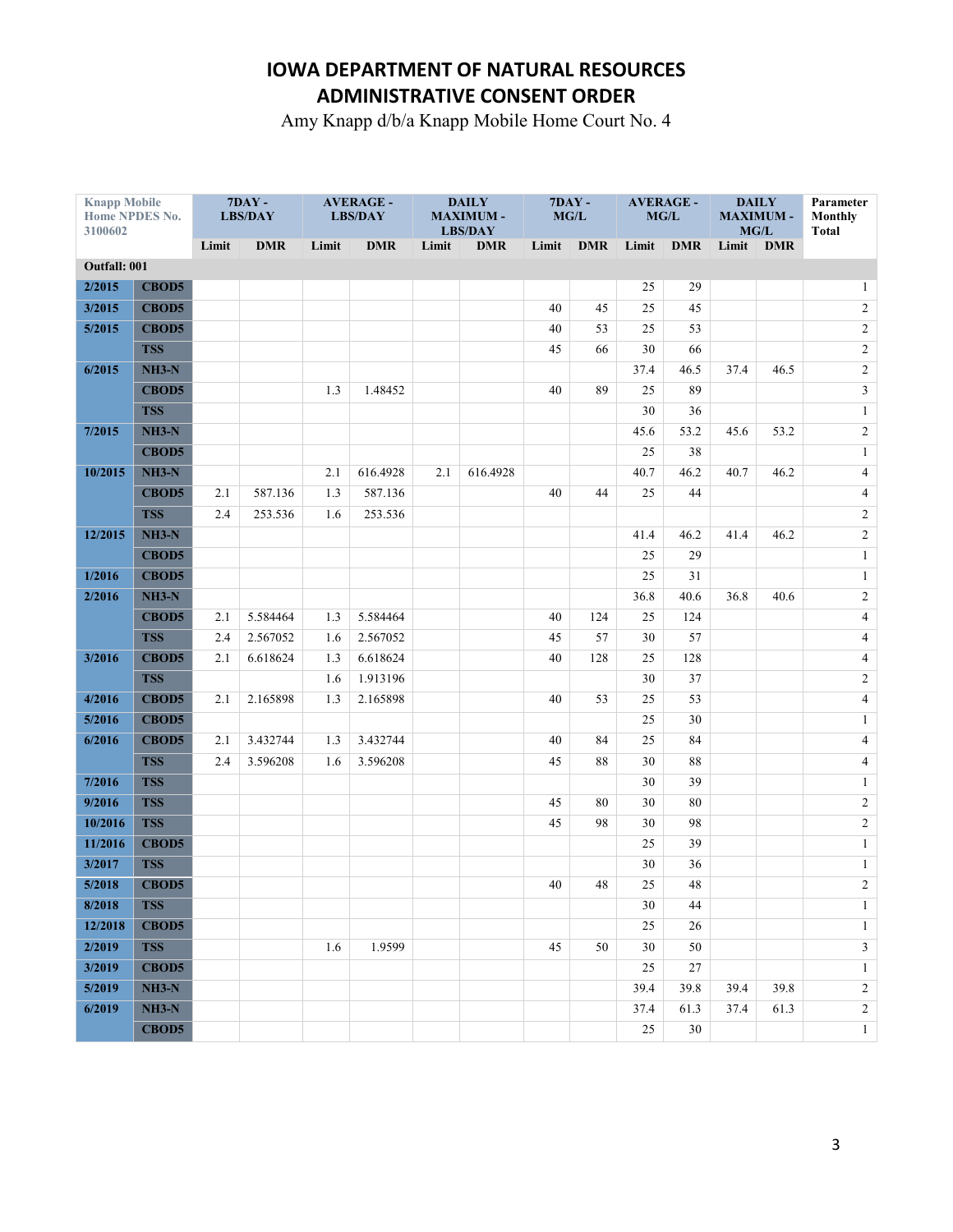Amy Knapp d/b/a Knapp Mobile Home Court No. 4

4. A Notice of Violation (NOV) was sent for the above discussed violations on February 15, 2016; November 29, 2016; May 13, 2019; and May 7, 2020. Included with each NOV was a summary of the law and the recommended corrective action.

5. The last DMR Knapp Mobile Home submitted to the Department was the quarterly influent sample taken in May 2019 and the last monthly effluent sample was taken in October 2019.

6. On May 8, 2019, the Department went to Knapp Mobile Home and conducted a routine WWTF inspection. During this inspection the effluent violations documented in the above chart were documented as well as the following violations: (1) effluent had not been analyzed for DO during the month of February 2018; (2) no 24 hour composite sampler was present which is necessary to take influent or effluent samples; (3) DMRs were not always signed; (4) on-site flow meters needed to be calibrated; and (5) filamentous algae was observed directly below the pipe which discharges wastewater from this facility into the unnamed tributary to the Mississippi river.

7. On May 13, 2019, a NOV was sent for the above discussed violations. This NOV summarized the violations, the relevant law, and the recommended corrective action. Included with the NOV was a copy of the inspection report which detailed the necessary corrective action.

8. On January 10, 2020, the Department was notified by Knapp Mobile Home's certified wastewater operator that beginning the week of January 20, 2020, he would no longer be the operator for Knapp Mobile Home.

9. On May 7, 2020, a NOV was sent to Knapp Mobile Home for failure to submit DMRs for the months of November 2019-March 2020. To date these DMRs have not been submitted.

10. On September 22, 2020, a NOV was sent to Knapp Mobile Home for failure to pay the required NPDES permit annual fees for 2019, 2020 and 2021. This NOV stated that invoices for 2019 and 2020 had been sent multiple times. This NOV also summarized the relevant law. To date these fees have not been paid.

11. Knapp Mobile Home failed to send monthly DMRs between the months of September 2020 and May 2021.

## **IV. CONCLUSIONS OF LAW**

The DNR finds that the following conclusions of law are applicable to this matter. Knapp Mobile Home neither agrees nor disagrees with these conclusions of law and enters into this Order for settlement purposes only.

1. Iowa Code section 455B.186 prohibits the discharge of pollutants into a water of the state, except for adequately treated pollutants discharged pursuant to a permit issued by the Department. The above stated facts demonstrate non-compliance with this provision.

2.  $567$  IAC  $61.3(2)$ "b" states: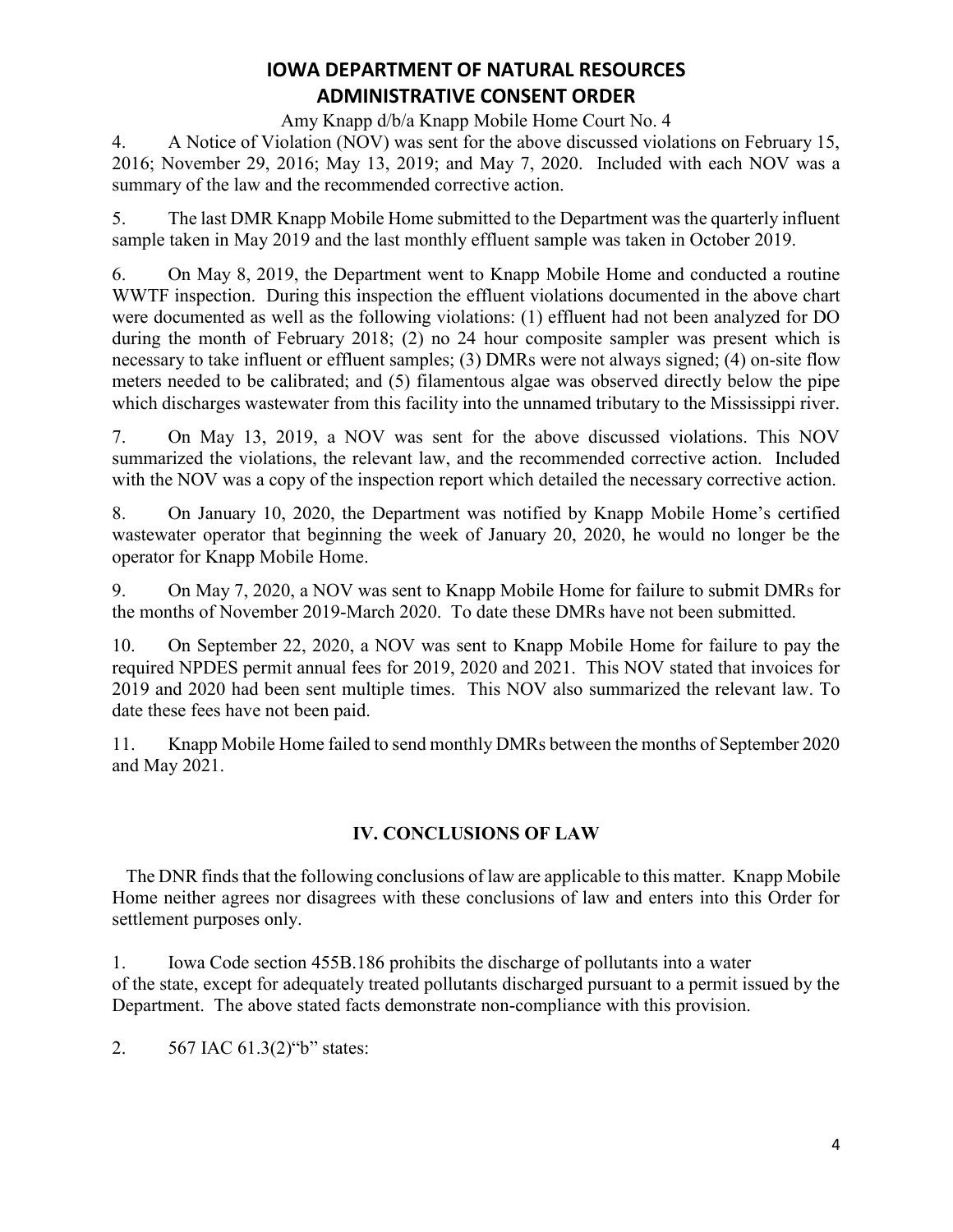Amy Knapp d/b/a Knapp Mobile Home Court No. 4 Such waters shall be free from floating debris, oil, grease, scum and other floating materials attributable to wastewater discharges or agricultural practices in amounts sufficient to create a nuisance.

The above stated facts demonstrate non-compliance with this provision of law.

3. 567 IAC 64.3(1) provides that no person shall operate any wastewater disposal system or part thereof without, or contrary to any condition of, an operation permit issued by the Director. The above stated facts demonstrate non-compliance with this provision.

4. 567 IAC 64.16 requires that all facilities covered by NPDES permits are required to submit full payment of annual fees by August 30 each year. The above stated facts demonstrate non-compliance with this provision of law.

5. 567 IAC 63.8 requires records of operation be submitted at monthly intervals. The above stated facts demonstrate non-compliance with this provision of law.

## **V. ORDER**

THEREFORE, the Department orders, and Knapp Mobile Home consents to do, the following:

- 1. Knapp Mobile Home shall immediately enter into compliance with all conditions of NPDES No. 3100602, including but not limited to the timely submission of complete DMRs;
- 2. Knapp Mobile Home shall immediately cease all illegal discharges to waters of the State;
- 3. Within 30 days of the date the Director signs this Order, Knapp Mobile Home shall contact Iowa Rural Water Association and schedule training regarding the upkeep and monitoring of the wastewater treatment facility;
- 3. Knapp Mobile Home shall pay an administrative penalty of \$4,500.00 within 60 days of the date the Director signs this Order.

## **VI. PENALTY**

1. Iowa Code section 455B.191 authorizes the assessment of civil penalties of up to \$5,000.00 per day of violation for the violations involved in this matter.

2. Iowa Code section 455B.109 authorizes the Commission to establish by rule a schedule of civil penalties up to \$10,000.00 which may be assessed administratively. The Commission has adopted this schedule with procedures and criteria for assessment of penalties in 567 IAC chapter 10. Pursuant to this chapter, the Department has determined that the most effective and efficient means of addressing the above-cited violations is the issuance of an administrative order with an administrative penalty. The administrative penalty is determined as follows: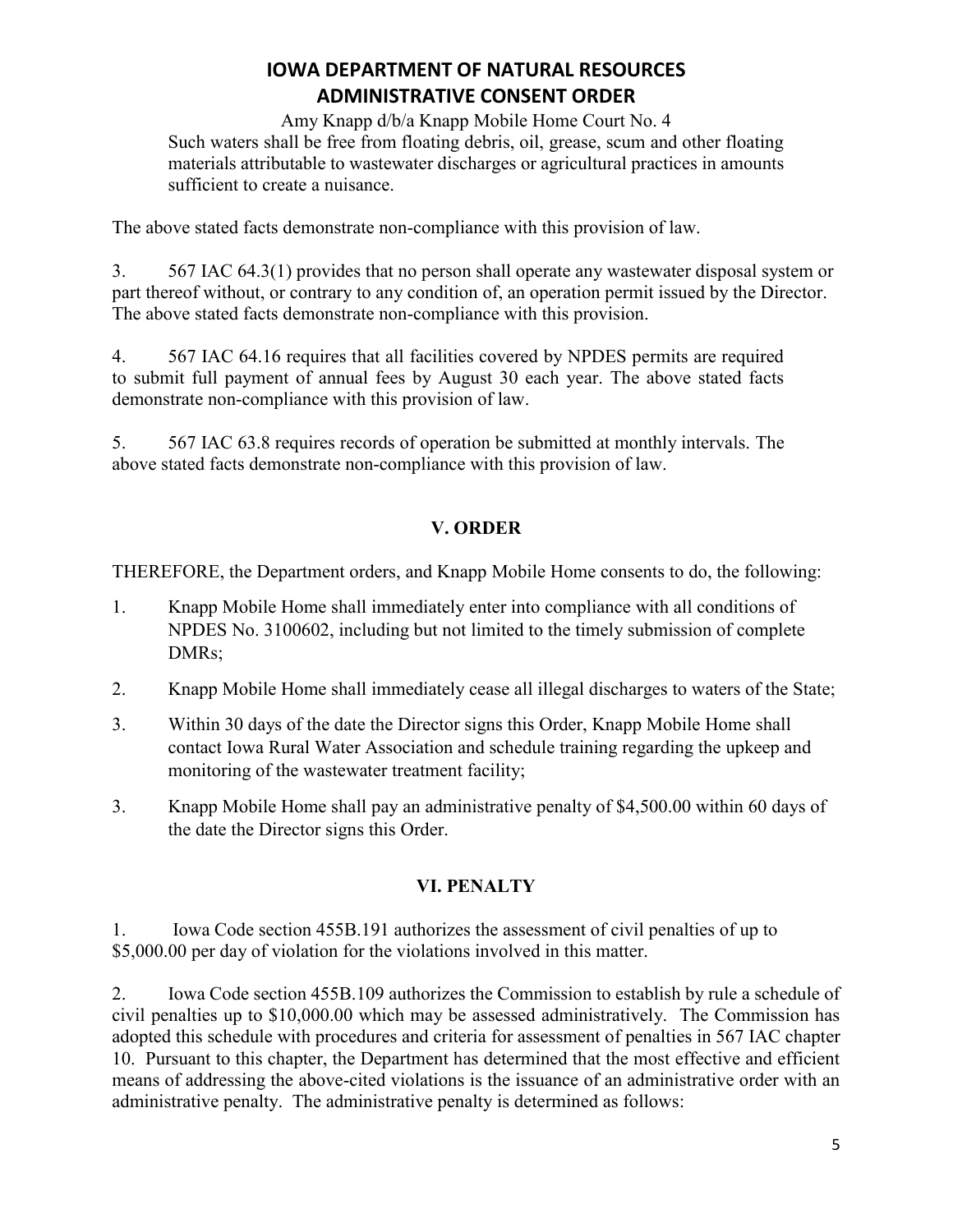Amy Knapp d/b/a Knapp Mobile Home Court No. 4

 a. **Economic Benefit**. 567 IAC chapter 10 requires that the Department consider the costs saved or likely to be saved by noncompliance. 567 IAC 10.2(1) states that "where the violator received an economic benefit through the violation or by not taking timely compliance or corrective measures, the department shall take enforcement action which includes penalties which at least offset the economic benefit."  $567$  IAC 10.2(1) further states, "reasonable estimates of economic benefit should be made where clear data are not available." Knapp Mobile Home has saved a significant amount of money by not conducting the required effluent testing. Money has been saved by not paying lab processing fees for testing and by not paying for staff time to conduct the testing. For instance, it is estimated that each sample cost between \$5.00 (i.e. daily samples) and \$30.00 to take. Multiple parameters were not sampled for each month. Using reasonable estimates, and in the interest of handling this matter promptly and administratively, \$4,500.00 is assessed for this factor.

 b. **Gravity of the Violation**. One of the factors to be considered in determining the gravity of a violation is the amount of penalty authorized by the Iowa Code for the type of violation. As indicated above, substantial civil penalties are authorized by statute. Failure to properly manage a WWTF degrades surface water quality, groundwater, and threatens public health and safety. Pollution of Iowa's waterways is a serious problem, and regulatory agencies have recognized that noncompliance with an NPDES permit is a significant contributor to these problems. Moreover, the backbone of the water quality program is the NPDES permit. Such noncompliance thwarts the integrity of the NPDES permit and water quality programs. However, in the interest of settling this matter and promptly bringing Knapp Mobile Home into compliance with applicable law, no penalty is assessed for this factor.

 c. **Culpability**. Knapp Mobile is engaged in the business of mobile home management. This is a highly regulated activity and, therefore, Knapp Mobile Home has an obligation to be aware of the applicable regulations and comply with those regulations. Moreover, Knapp Mobile Home was issued an NPDES permit and has been notified numerous times over the course of 5 years of significant noncompliance. Nevertheless, such noncompliance has persisted. However, in the interest of settling this matter and promptly bringing Knapp Mobile Home into compliance with applicable law, no penalty is assessed for this factor.

#### **VII. WAIVER OF APPEAL RIGHTS**

 Iowa Code section 455B.175(1) and 561 IAC 7.4(1), as adopted by reference by 567 IAC chapter 7, authorize a written notice of appeal to the Commission. This Order is entered into knowingly by and with the consent Knapp Mobile Home. By signature to this Order, all rights to appeal this Order are waived by Knapp Mobile Home.